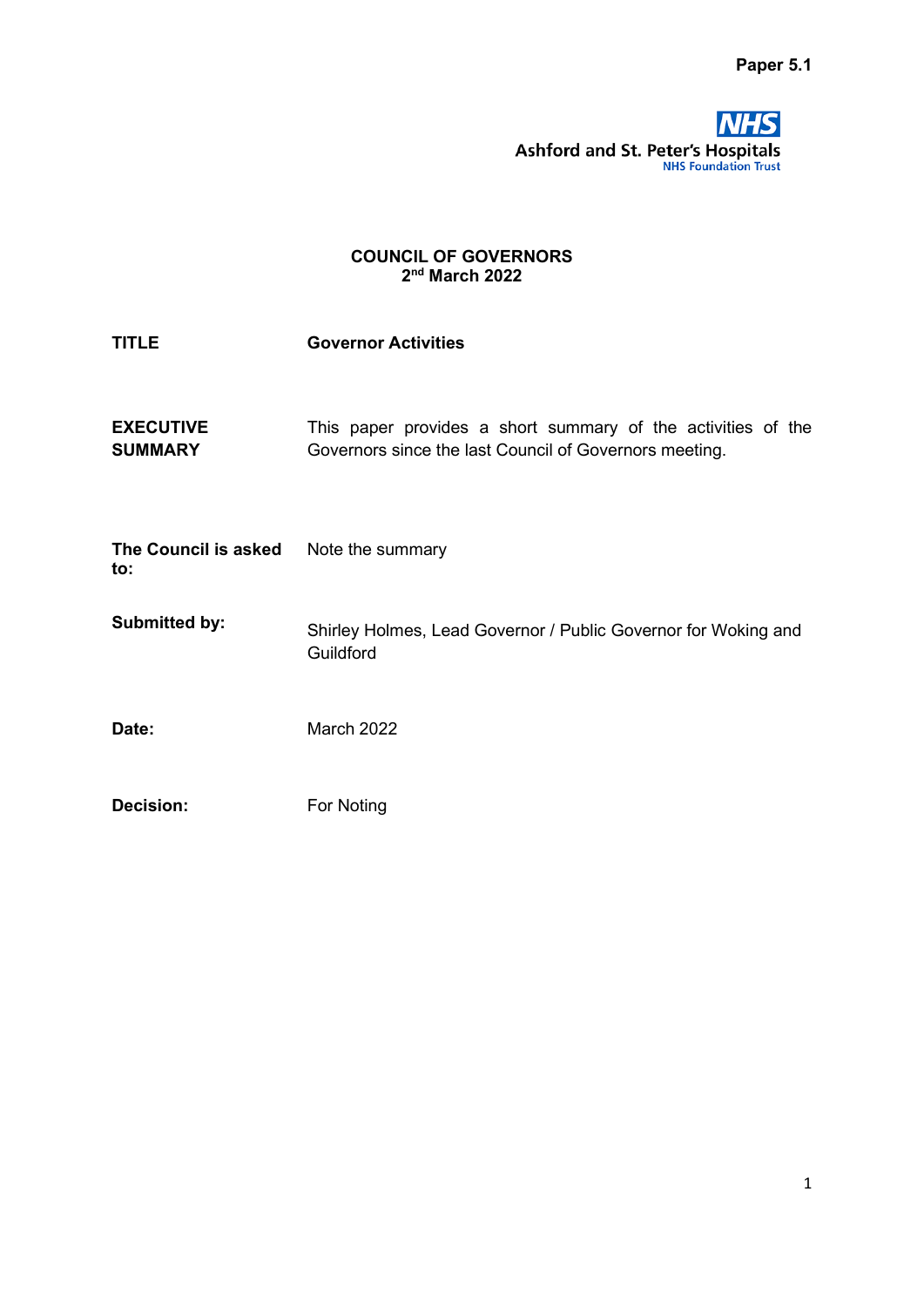## Governor Activities

Since the last meeting update of Governors' activities at the Council of Governors on 8<sup>th</sup> December 2021, the Governors have been involved in a number of wide-ranging activities across the Trust. These have included:

| 13 <sup>th</sup> December | <b>NED Designate</b>                                     | A few Governors attended to meet applicants          |
|---------------------------|----------------------------------------------------------|------------------------------------------------------|
|                           | <b>Recruitment Open</b>                                  | for the role of Non-Executive Director               |
|                           | <b>Evening</b>                                           | Designate.                                           |
|                           |                                                          |                                                      |
| 22 <sup>nd</sup> December | <b>Quality Account</b>                                   | Several Governors attended to listen<br>to           |
|                           | <b>Assurance Group</b>                                   | progress on the Quality Account priorities.          |
|                           |                                                          |                                                      |
| 5 <sup>th</sup> January   | <b>North West Surrey and</b>                             | Several Governor attended this session.              |
|                           | <b>Alliance ASPH update</b>                              |                                                      |
|                           |                                                          |                                                      |
| 10 <sup>th</sup> January  | <b>Nominations and</b>                                   | Committee<br>members<br>met<br>short-list<br>to      |
|                           | <b>Appointments</b>                                      | candidates for the position of Non-Executive         |
|                           | <b>Committee</b>                                         | Director Designate.                                  |
|                           |                                                          |                                                      |
| 14th January              | <b>Stakeholder Group 1 for</b>                           | Michael<br>Smith<br><b>Bradshaw</b><br>and<br>Tracey |
|                           | <b>CEO Recruitment</b>                                   | attended this session.                               |
|                           |                                                          |                                                      |
| 14th January              | <b>Stakeholder Group 2 for</b><br><b>CEO Recruitment</b> | Shirley Holmes attended this session.                |
|                           |                                                          |                                                      |
| 20 <sup>th</sup> January  | <b>Extraordinary Council of</b>                          | The Council of Governors approved the                |
|                           | <b>Governors (Closed)</b>                                | appointment of the new Chief Executive.              |
|                           |                                                          |                                                      |
| 24 <sup>th</sup> January  | <b>Schwartz Round</b>                                    | Schwartz Rounds are a forum for hospital             |
|                           |                                                          | staff from all backgrounds to come together          |
|                           |                                                          | to talk about the emotional and social               |
|                           |                                                          | challenges of caring for patients. A few of the      |
|                           |                                                          | Governors attended this session.                     |
|                           |                                                          |                                                      |
| 24th January              | <b>Council of Governors</b>                              | Governors attended to discuss items for the          |
|                           | agenda setting meeting                                   | next Council of Governors' meeting.                  |
| 2 <sup>nd</sup> February  | <b>Non-Executive Director</b>                            | Shirley Holmes, Michael Smith and Chris              |
|                           | <b>Designate Interviews</b>                              | Howorth attended the interviews.                     |
|                           |                                                          |                                                      |
| 3rd February              | <b>Trust Board</b>                                       | A few of the Governors attended the bi-              |
|                           |                                                          | monthly open Trust Board meeting.                    |
|                           |                                                          |                                                      |
| 7 <sup>th</sup> February  | <b>External Audit Contract</b>                           | The full proposal was shared with Shirley            |
|                           | meeting                                                  | Holmes and Lilly Evans.                              |
|                           |                                                          |                                                      |
| 7 <sup>th</sup> February  | <b>Informal Meeting with</b>                             | This was a private session for the Chairman          |
|                           | the Chairman and Chief                                   | and Chief Executive to apprise the Governors         |
|                           | <b>Executive</b>                                         | on the state of the Trust and for Governors to       |
|                           |                                                          | raise anything they wanted to.                       |
|                           | <b>Well Led Review</b>                                   |                                                      |
| 9 <sup>th</sup> February  |                                                          | Deloitte, as part of the Well Led Review, met        |